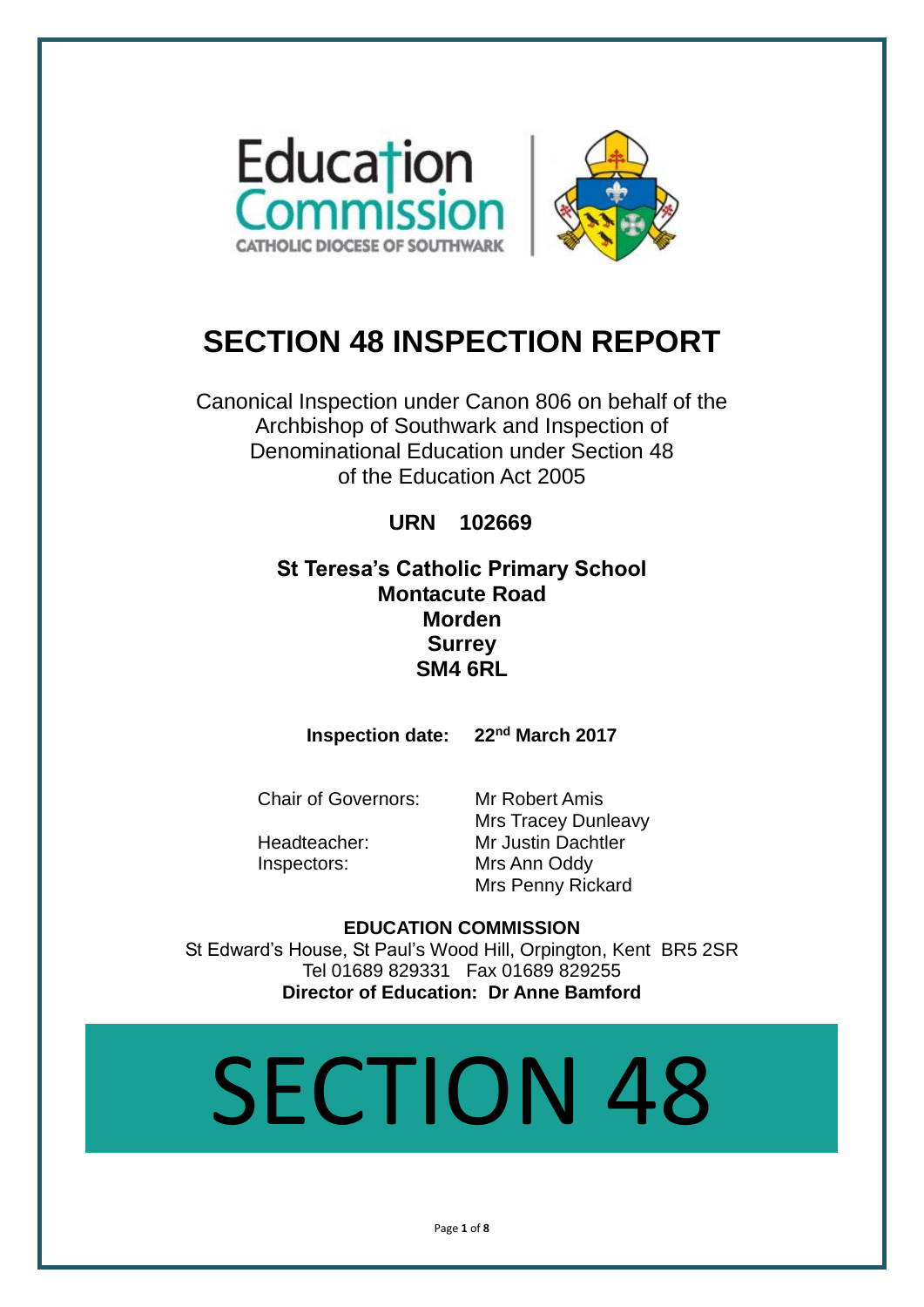# **Introduction**

# **Description of the school**

St Teresa's Catholic Primary School is a two-form entry voluntary aided school. It is situated in the Merton Deanery of the Archdiocese of Southwark. It is maintained by Merton Local Authority. The principal parish which the school serves is St Teresa's, Morden. The proportion of pupils who are baptised Catholics is 92%. The average weekly curriculum time given to Religious Education is 10% in Key Stages 1 and 2.

The school takes pupils from 3 to 11 years. The number of pupils currently on roll is 478. The attainment of pupils on entering the school is below average. The proportion of pupils for whom pupil premium funding is received is 10%. 10% of pupils have Special Educational Needs (SEN) or disabilities. Most pupils are of minority ethnic heritage, particularly from Sri Lanka and Poland. The proportion of pupils who speak English as an additional language is 70%.

#### **Key for inspection grades**

| Grade 1      | <b>Cutstanding</b> |                    | Grade 3 Requires improvement |
|--------------|--------------------|--------------------|------------------------------|
| Grade 2 Good |                    | Grade 4 Inadequate |                              |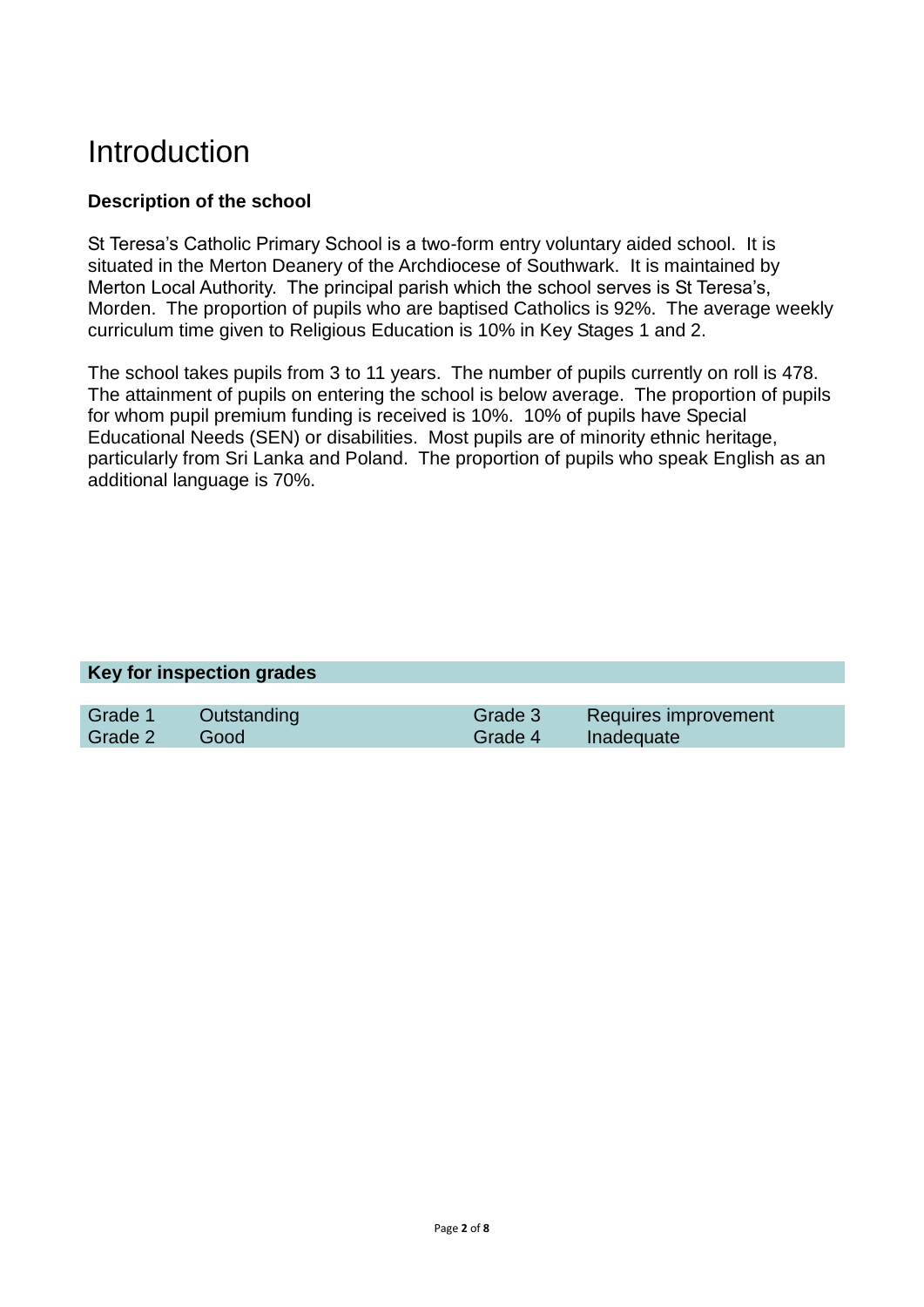#### Overall effectiveness of the school in providing Catholic Education **GRADE 1**

St Teresa's is a warm and welcoming school providing an outstanding Catholic education. The inclusive nature of the school embraces all cultures and abilities and ensures everyone is valued. It is very much part of its parish community and involved in parish life as a parent commented, "the school and the parish are very closely linked together." The strong Catholic ethos permeates all aspects of school life and is evident in the caring and considerate relationships that exist between all members of the school community. School leaders communicate a clear sense of mission and make the school a happy learning community for pupils and staff. Governors are fully involved in the life of the school. They know their school well, are conversant with school data and conscientious in their monitoring role. They are committed to a constant drive towards school improvement and to developing the school as a Christian community caring for all its members. Parents are very supportive of the school and feel part of the school community. One parent wrote "St Teresa's school is a great place to be. We are proud to be part of it and always feel welcome." Pupils are happy and proud to be at St Teresa's and value its friendly environment. They have a strong sense of moral purpose and an awareness of the needs of others.

Recommendations made by the last inspection have been addressed.

# **What steps need to be taken to improve further?**

Governors, Headteacher and staff should:

- Maintain a portfolio of levelled and moderated pupils' work to provide evidence to support assessment judgements and as exemplars for staff.
- Provide guidance and training for staff to ensure the consistency of school Collective Worship so that it is always a meaningful and spiritual experience for pupils.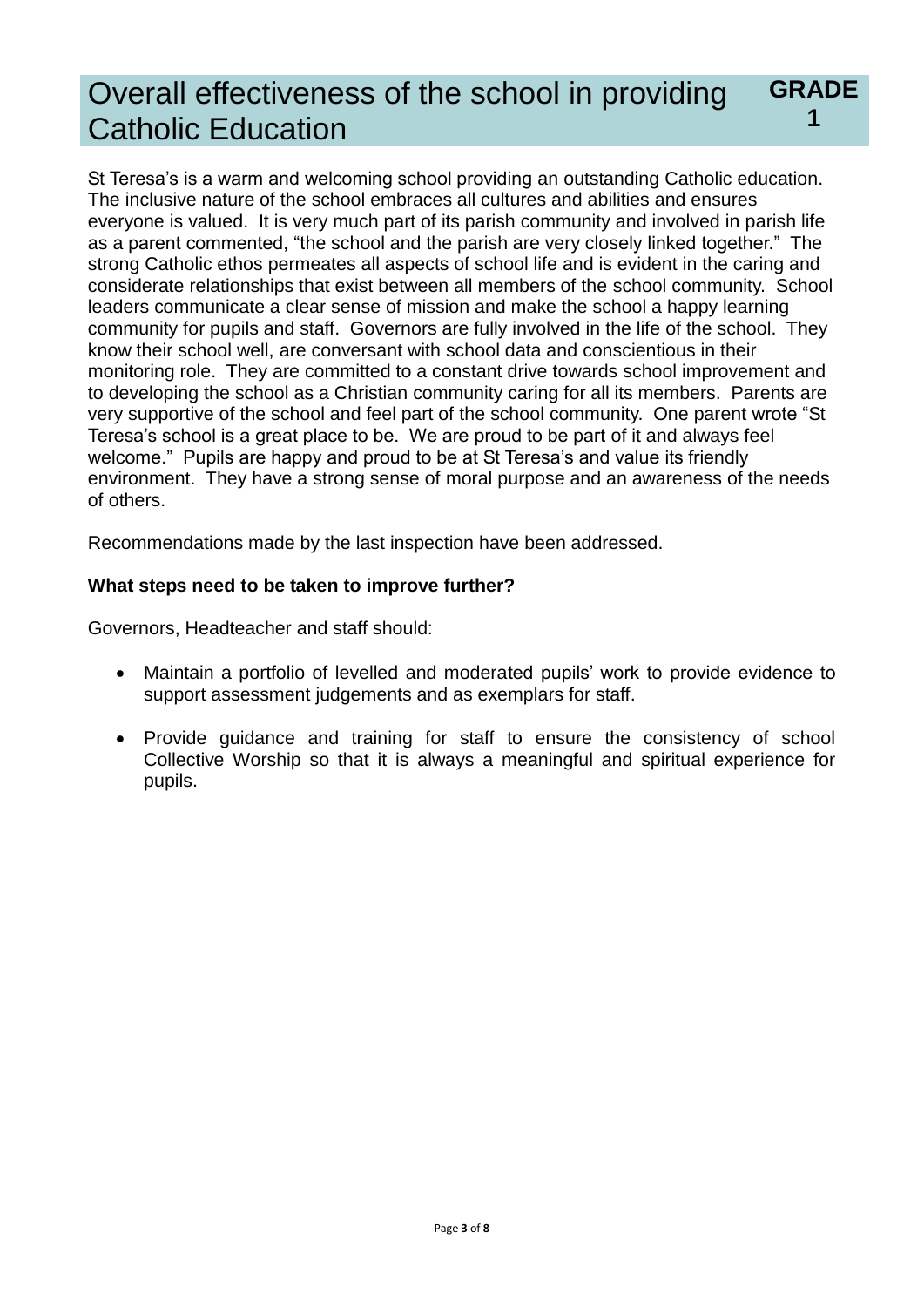## **The extent to which pupils contribute to and benefit from the Catholic life of the school**

**1**

St Teresa's is a school community with a vibrant Catholic life. Pupils have a strong sense of belonging to the school community and appreciate their own responsibility towards making St Teresa's a welcoming and caring place. One pupil described the school as "a huge family." Pupils are very aware of the school mission 'Love proves itself by deeds' and with the school's core values of love, trust, ambition and teamwork. Pupils are proud of their school and conscientious in their roles of responsibility. These include Peer Mediators, Prayer Leaders and the School Council. They understand the importance of caring for all. They know that others may be in need and the pupils support local, national and global charities. They understand that others may need their prayers as well as financial aid. Pupil behaviour was excellent throughout this inspection, both in classrooms and around the school. Pupils are calm, respectful and considerate of each other. They are welcoming and helpful to visitors and enjoy talking about their school. Pupils appreciate the many opportunities and events offered by the school. These include parish and school events, international evenings and events with other local Catholic and community schools. The school also offers many opportunities to develop pupils' spiritual growth such as Faith Club, MYSPACE and school retreats. A parent commented, "There is a strong spirituality within the school and the children respond very positively." Pupils know that adults in school will always help them if they have any anxieties and that any problems will be immediately addressed. The school has strong pastoral care systems including two Pastoral Workers. These are a joint school and parish venture to support families and pupils.

The inclusive nature of the school embraces all its pupils, including those from other faiths. All pupils are valued members of the school community and appropriately supported to ensure full participation in all aspects of school life. A parent wrote, "As a multicultural school, there is great respect and recognition for every culture." The school has very close links with the parish. The Parish Priest is a governor at the school and a frequent visitor. Pupils benefit from the good relationship between parish and school, for example in the planning and delivery of the First Holy Communion programme.

## **How well pupils achieve and enjoy their learning in Religious Education**

Pupils enjoy their Religious Education lessons and are keen to do their best. Religious Education is a special time and their Religious Education books are special books and treated accordingly. Pupils are proud of their books and happy to show and explain their work. They speak appreciatively of their lessons and recognise the importance of Religious Education to their lives. They enjoy using drama and art to enrich their learning. All groups of pupils attain well, with the great majority achieving or exceeding age related expectations by the end of each Key Stage. Significant numbers of pupils attain the higher levels. Differentiation and appropriate support ensures that pupils with SEN are enabled to achieve their potential. More able pupils are challenged through the 'I Can' statements and progress grids. Behaviour for learning is excellent. Pupils are motivated and responsive. Standards of religious literacy are high. Pupils are reflective and think deeply about the questions asked. Pupils' work is of a high standard in both presentation and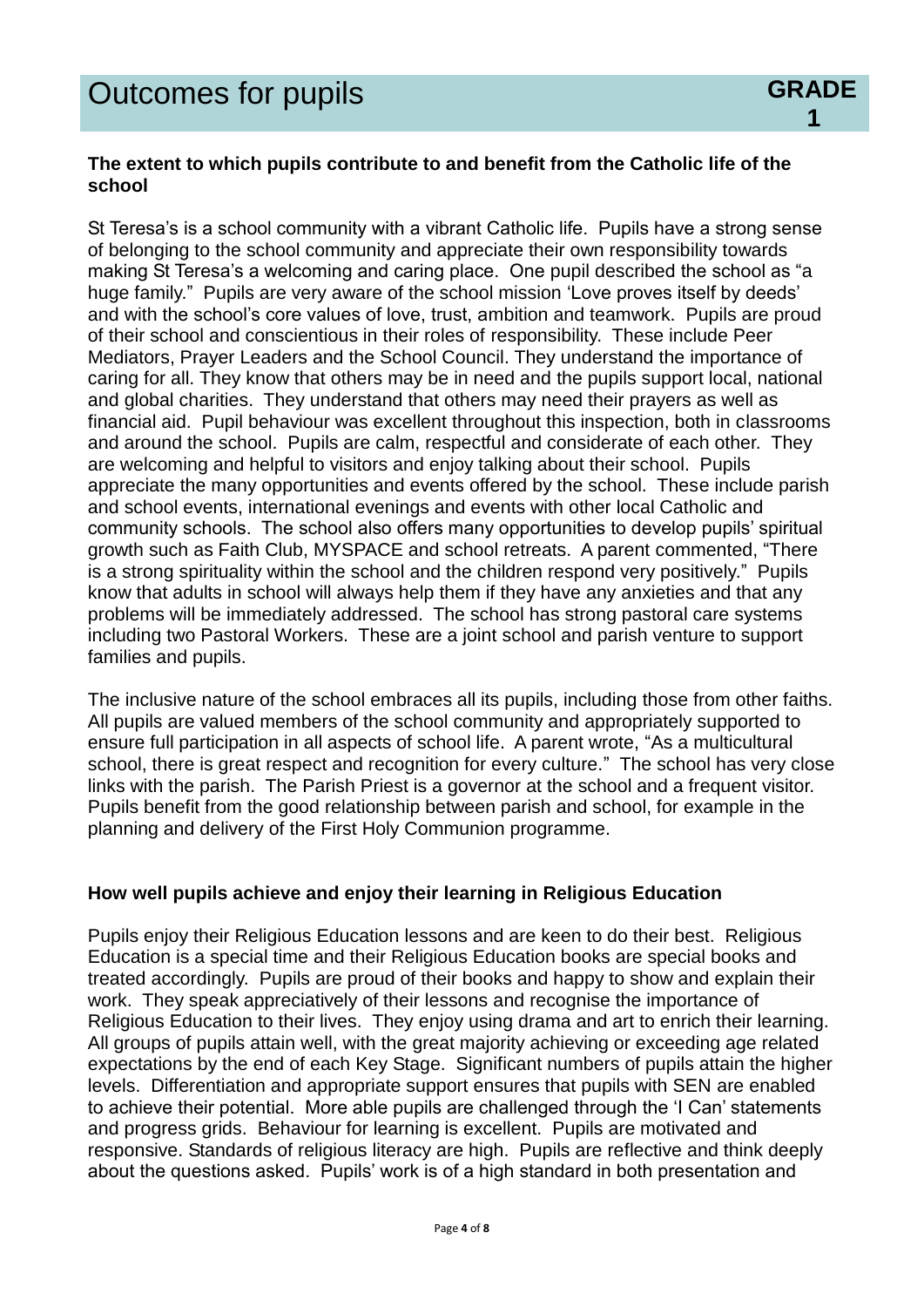content. Developmental marking allows a meaningful dialogue between pupils and teacher and includes suggestions for improvement.

# **How well pupils respond to and participate in Collective Worship**

The role of pupils in preparing and leading worship is well established and is being developed further. Year 5 and 6 pupils regularly choose appropriate hymns and write bidding prayers. Pupils also act as readers, altar servers and welcomers at Parish Masses. A range of Collective Worship opportunities contribute to the spiritual and moral development of pupils. These include school Masses, liturgies and assemblies. Pupils are familiar with the traditional prayers of the Church and comfortable composing their own prayers. Pupils enjoy the many Collective Worship opportunities the school provides. They spoke very positively of the Masses and liturgies and were pleased that their parents and carers were often invited to these.

The act of Collective Worship observed as part of this inspection was a phase group assembly. It was teacher led and pupil participation consisted of group and partner discussion and the activity of writing a prayer. Opportunities for pupils to come together in prayer or with singing were missed, as was the creation of a special atmosphere. Whilst pupils were keen to answer teachers' questions, some were not engaged. The school should consider providing appropriate training for staff to ensure that all Collective Worship is a meaningful spiritual experience. This should be accompanied by close monitoring of this aspect of school life.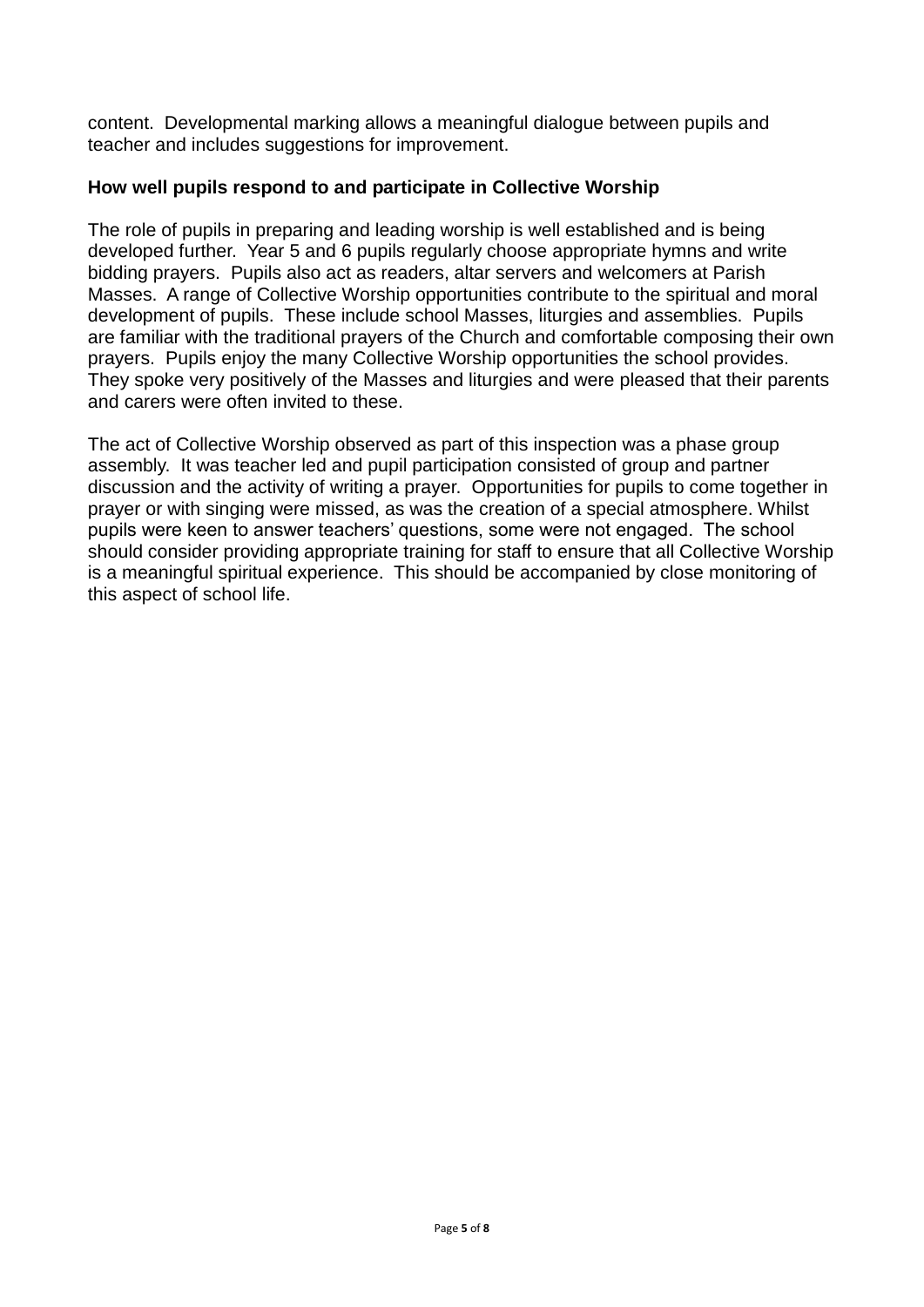### **How well leaders, governors and managers promote, monitor and evaluate the provision for the Catholic life of the school and plan and implement improvement to outcomes for pupils**

**1**

Leaders, governors and managers are deeply committed to the Church's mission in education and to ensuring that the Catholic life of the school nurtures the academic, spiritual and moral development of its pupils. The school's motto of 'Love proves itself by deeds' underpins every element of school life. School leaders and staff ensure that all pupils and their families are supported by the school's ethos, providing help for the disadvantaged, support in bereavement and a wealth of pastoral care.

School leaders and governors are outstanding role models, promoting Catholic values and the good relationship between the school and the parish.

Governors are frequent visitors to the school. They and the Headteacher have a clear vision of the school as a Catholic community. Events in the Catholic life of the school are discussed by governors and by the Pastoral Committee. This forms part of monitoring and evaluation and informs school improvement planning.

Deanery and Diocesan links show an awareness of the school as part of the wider Catholic community. The Headteacher is chair of the Merton Deanery and the school's previous Religious Education leader has been seconded to another local Catholic school, demonstrating the school's commitment to its wider Catholic family.

### **How well leaders, governors and managers monitor and evaluate the provision for Religious Education and plan and implement for improvement to outcomes for pupils**

School leaders, governors and managers are committed to provision of high quality Religious Education. The Religious Education leader, although recently appointed, is dedicated to her role. Supported by the Headteacher and senior leaders, she offers support and guidance to the staff team. Her passion and enthusiasm for Religious Education is evident. The Headteacher, governors and Religious Education leader attend regular Diocesan meetings and training to raise teaching standards and ensure up to date knowledge. Information from training is disseminated to staff meetings. The Religious Education leader provides induction for all new staff, introducing them to the distinctive nature of the Catholic school and to the ethos and values of St Teresa's. Teachers are encouraged to share resources and good practice, creating a supportive professional community. Monitoring includes lesson observations, planning and book scrutiny. Individual feedback helps individuals to improve their performance and results also contribute to the school's self-evaluation. The school has worked with another local Catholic school on lesson drop-ins and levelling of work.

The Religious Education governor regularly visits the school to discuss provision and progress in Religious Education with the subject leader.

Parents are informed of the Religious Education topics and events on the school website and in newsletters. They are informed of their children's progress at Parents Evening and pupil progress in Religious Education is featured in the annual written reports.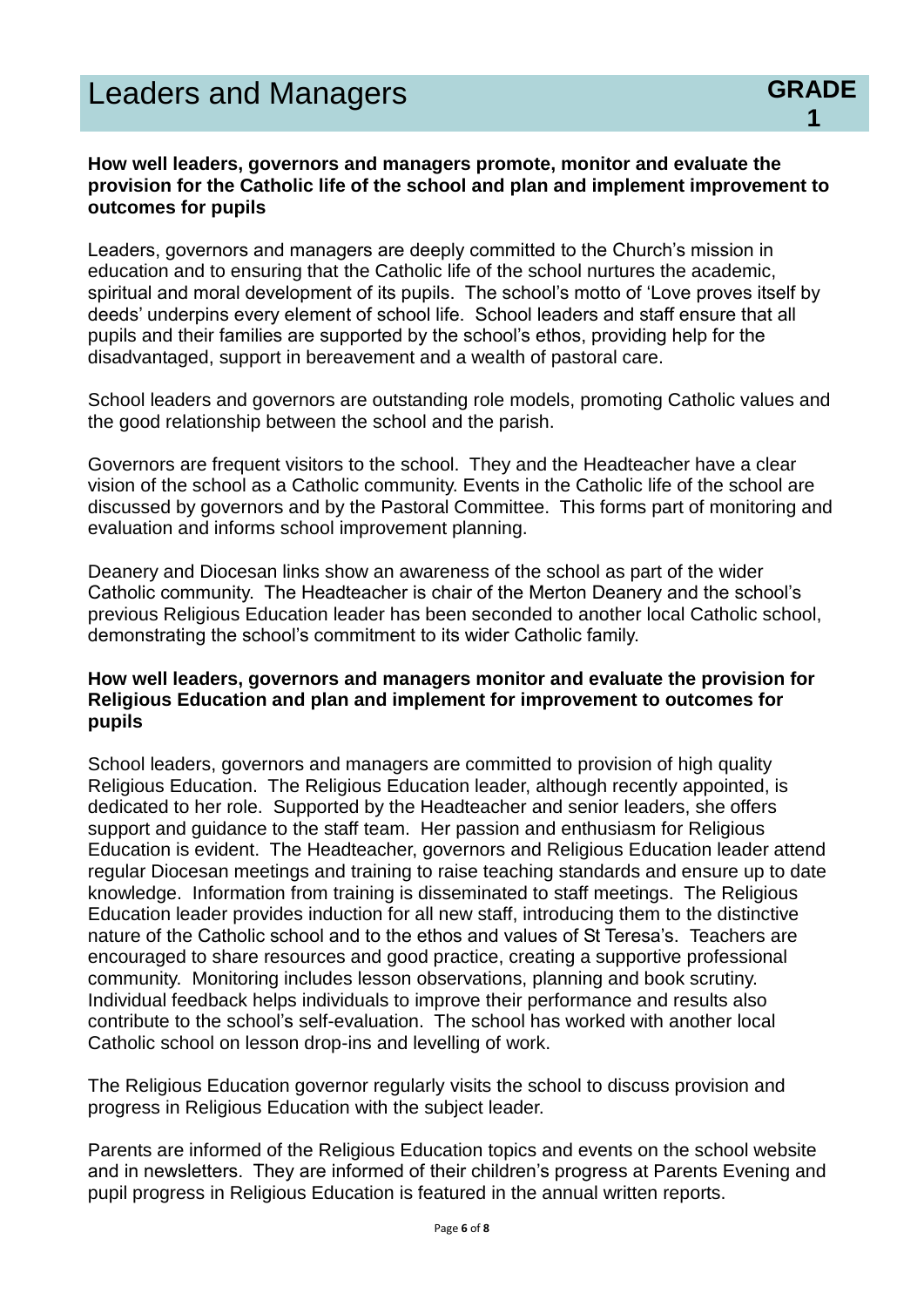#### **The quality of teaching and how purposeful learning is in Religious Education**

Teaching is outstanding. It is interesting and enthuses pupils, catering for their needs and ensuring they learn well. Teachers use assessment data to inform planning, provide appropriate differentiation to maximise learning and to provide access to the curriculum for individuals and groups. Four lessons, across three key stages, were observed as part of this inspection. In these lessons, all teaching was good or better. This is in line with the school's own monitoring. Lessons were well planned and resourced. In all lessons, pace was good, pupils' responses were extended and challenged and pupils were encouraged to deepen their understanding of the concepts involved.

Pupils demonstrated a good level of independence, were interested and engaged and applied themselves to their tasks. Behaviour for learning was excellent. A variety of strategies effectively enhanced teaching. These included use of discussion partners, role play and 'freeze frame'. Teachers showed good subject knowledge. Lessons were well structured and built on previous learning. Pupils showed a high standard of religious literacy. Pupil progress is assessed by regular end of topic assessment tasks, which are levelled and moderated. The school should now consider developing a portfolio of levelled and moderated work samples to provide evidence to support assessment judgements and as exemplars for staff.

Prayer and music are a feature of Religious Education lessons, helping to create the atmosphere of a special time.

#### **The extent to which the Religious Education curriculum promotes pupils' learning**

The school follows 'The Way, the Truth and the Life' programme of Religious Education, enriched by cross curricular links as appropriate. Curriculum time allocation is in line with the requirements of the Bishops' Conference. All pupils can access the curriculum and make progress. High quality resources, including technology, are used effectively to enhance learning. Pupils are encouraged to develop skills as independent learners and to reflect on their learning. They can relate Religious Education to their own lives and that of their school community. Pupils are taught to respect other faiths and cultures, using visits to places of worship and visitors of other faiths to ensure relevance and greater understanding.

The school works closely with other Catholic schools to improve curriculum provision. It plans to introduce the 'Come and See' programme of Religious Education to facilitate levelling and moderation of work as well as closer sharing of resources and best practice across the Deanery group. Relationships Education is well established in the school and is in line with the teachings of the Church.

#### **The quality of Collective Worship provided by the school**

The school has a rich and varied programme of Collective Worship. Regular assemblies, Masses and liturgies provide a range of worship opportunities reflecting themes and topics in Religious Education and the many celebrations of the liturgical year.